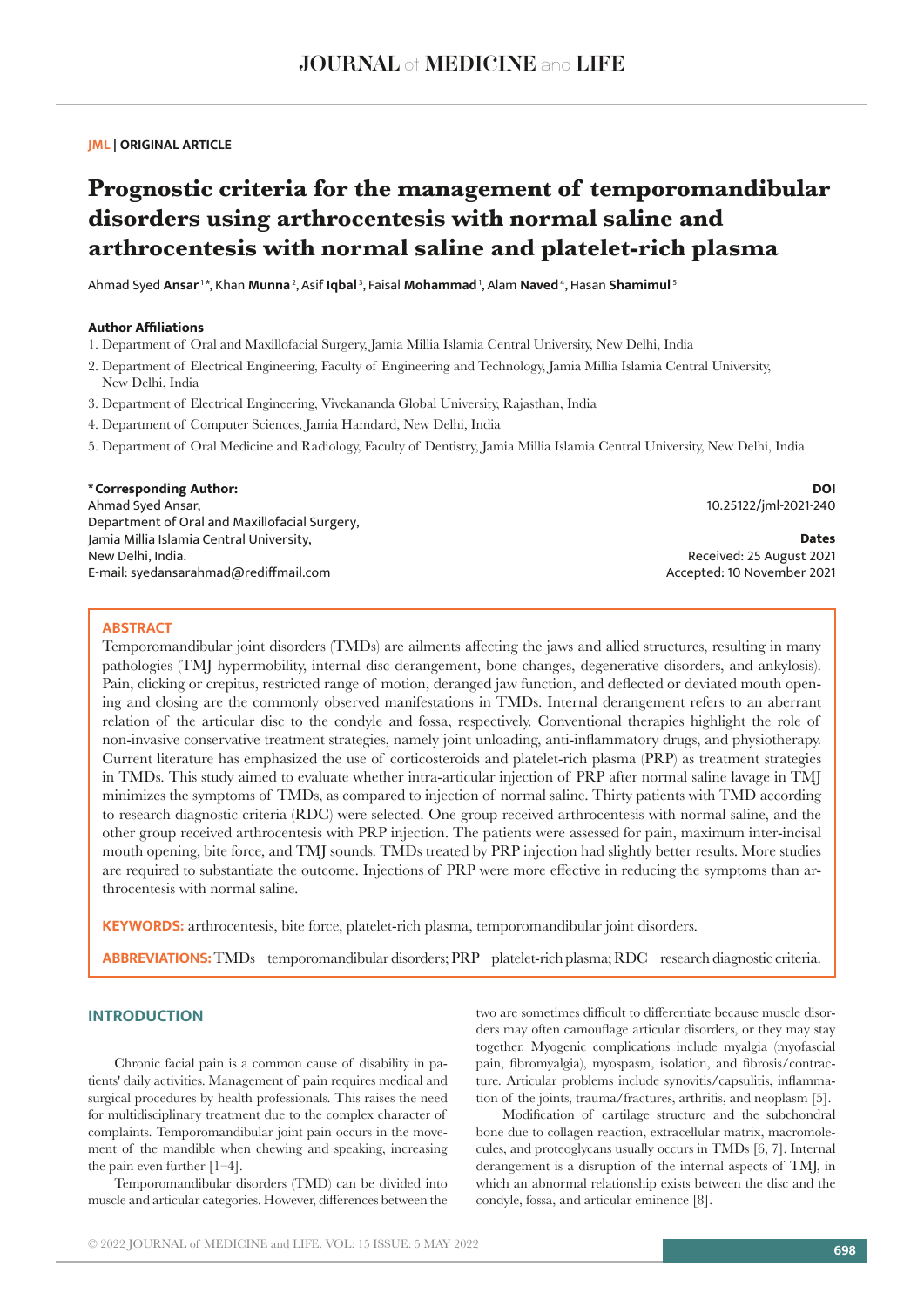Advice and medications recommended for TMDs include educating patients on behavior modification and reducing stress, jaw relaxation exercises, soft foods, non-steroidal anti-inflammatory drugs (NSAIDs), splints, and physiotherapy. If surgical intervention is required, management includes arthrocentesis, disc repositioning, or discectomy for TMD patients [1, 9].

This study aimed to compare the results of arthrocentesis with normal saline and arthrocentesis with normal saline and platelet-rich plasma (PRP) by evaluating mouth opening, pain, and bite force as prognostic criteria.

## **MATERIAL AND METHODS**

This study included 30 patients, with 15 patients randomly selected in group A and 15 patients in group B. All patients were selected from the Outpatient Department (OPD) of Oral and Maxillofacial Surgery, Jamia Millia Islamia, New Delhi, for 24 months (June 2018 to 2020). All patients were selected according to the research and diagnostic criteria (RDC). Arthrocentesis using normal saline was used for Group A, and arthrocentesis using normal saline and PRP was used in Group B (15 patients) (Figure 1).

**Inclusion criteria:** diagnosis by the Research and Diagnostic Criteria and age more than 18 and less than 60.

**Exclusion criteria:** include age less than 18 and above 60, poor overall health of the patient, and diagnosis of connective tissue diseases. Contraindications of using platelet-rich plasma include platelet function disorders, fibrinogen deficiency, and anticoagulation treatment.

## **Criteria assessed**

- Bite force assessment;
- Pain assessment using Visual Analog Scale (VAS);
- Minimum incisal opening;

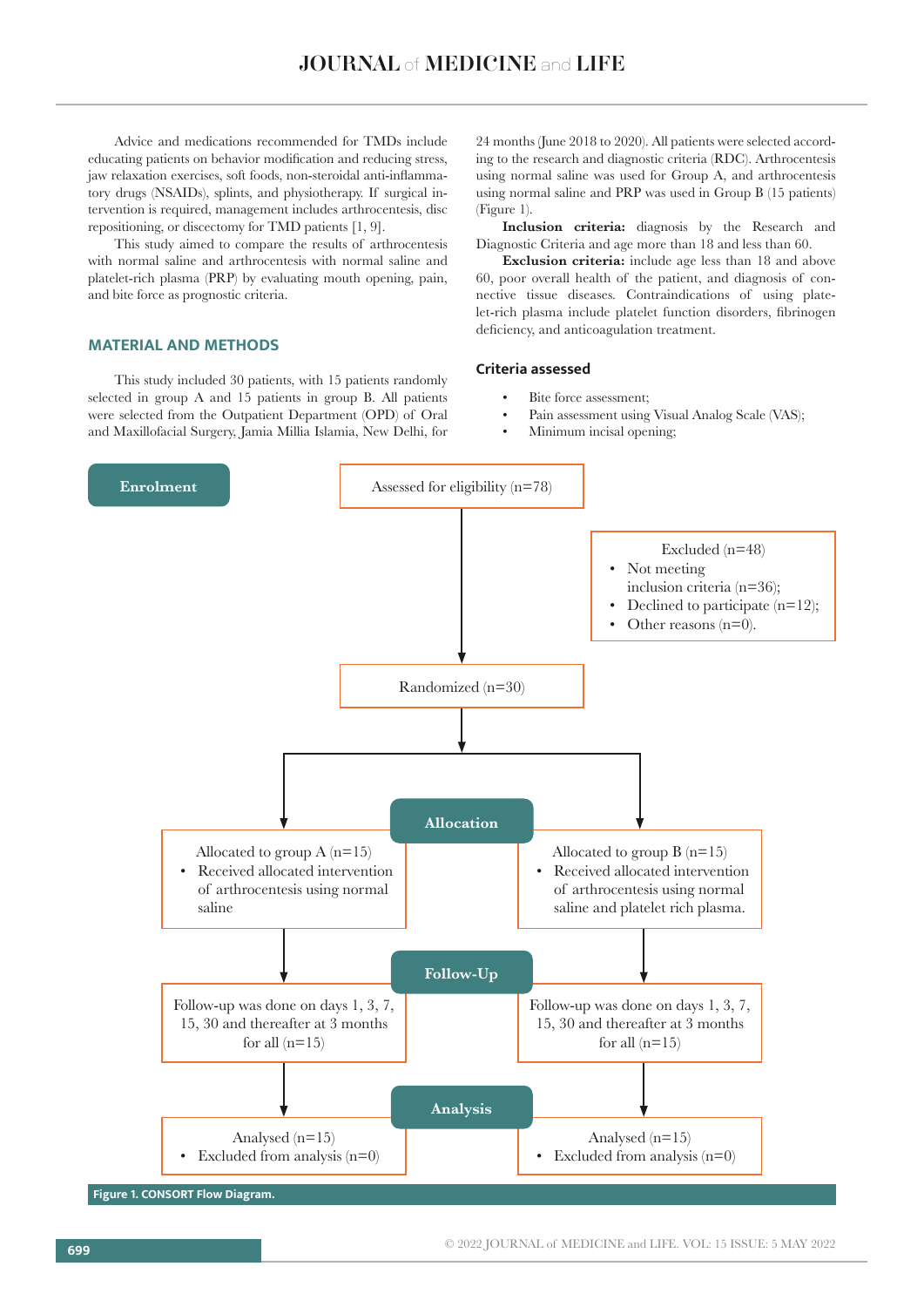## JOURNAL of MEDICINE and LIFE

|                | Table 1. Arthrocentesis using normal saline (group A). |                                        |                              |                |        |         |                |                                                                                                     |  |
|----------------|--------------------------------------------------------|----------------------------------------|------------------------------|----------------|--------|---------|----------------|-----------------------------------------------------------------------------------------------------|--|
|                |                                                        | <b>Before</b><br>procedure             | 1 day after the<br>procedure | 3 days         | 7 days | 15 days | 30 days        | 3 months                                                                                            |  |
| 1              | Mouth opening (mm)                                     | 20                                     | 16                           | 18             | 22     | 26      | 30             | 30.5                                                                                                |  |
| $\overline{2}$ | Bite force (kg)                                        | 4.2                                    | 3.2                          | 4.5            | 5.5    | 6.5     | 8.5            | 9.2                                                                                                 |  |
| $\overline{3}$ | VAS scale                                              | $\overline{7}$                         | 9                            | $\overline{7}$ | 6      | 5       | $\overline{4}$ | $0$ in $8$<br>2 in 2 cases.<br>More than 2<br>in 3 cases and<br>remained<br>the same in<br>2 cases. |  |
| $\overline{4}$ | TMJ sounds<br>(present/absent)                         | present in<br>12 cases,<br>absent in 3 | $\overline{\phantom{a}}$     | ٠              |        |         | $\overline{a}$ | Absent in<br>7 cases,<br>improved<br>in 4 cases,<br>remained the<br>same in 3 cases                 |  |



 **Figure 2. Arthrocentesis using normal saline Measurements were taken before the procedure and on 1st, 3rd, 5th, 7th, 15th, 30th day and 3 months after procedure.Figure 2. Arthrocentesis using normal saline. Mouth opening, bite force and pain (VAS) measured after arthrocentesis with normal saline.**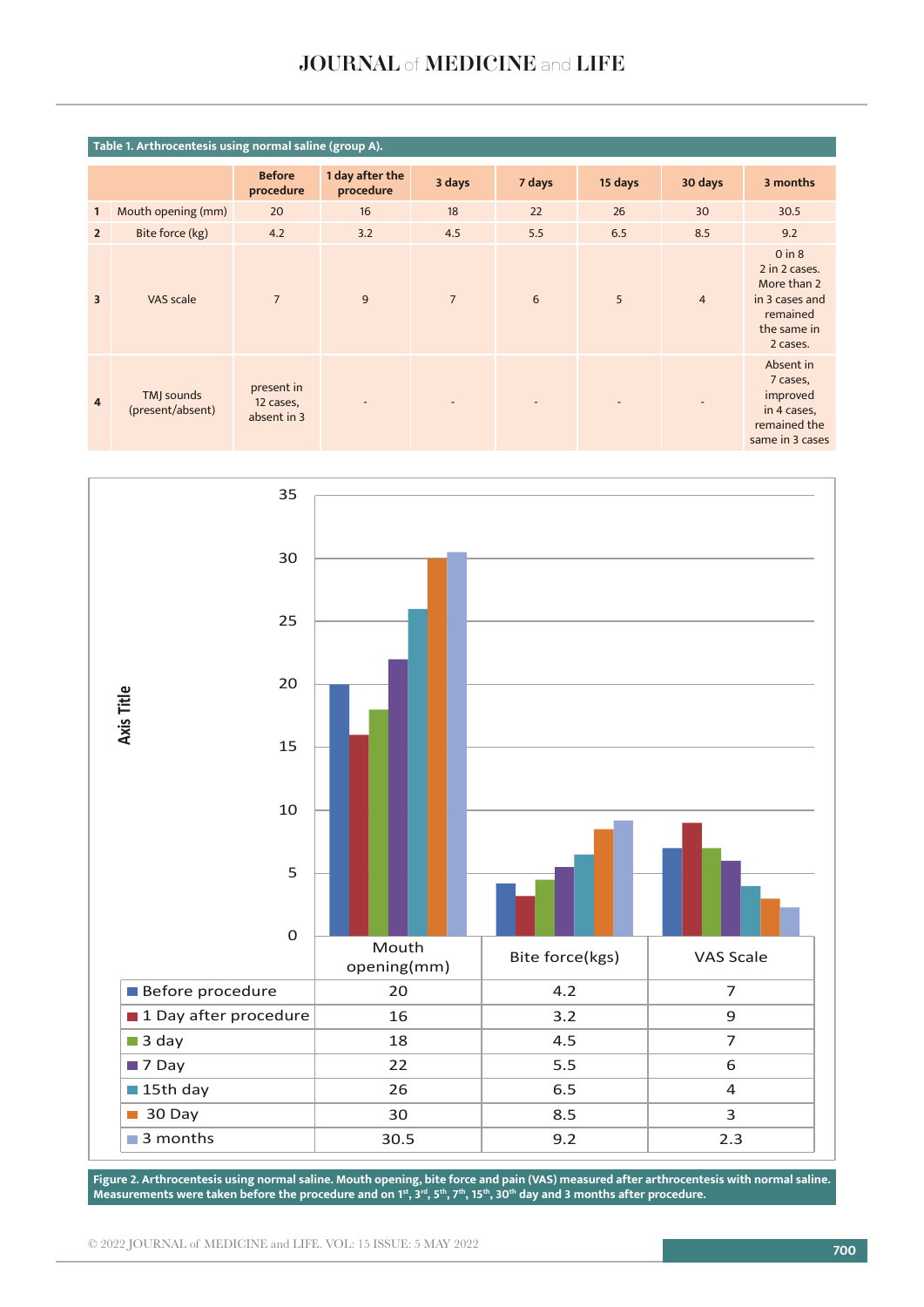## JOURNAL of MEDICINE and LIFE

|                         | Table 2. Arthrocentesis using normal saline and PRP (Group B). |                                        |                              |        |        |         |                |                                                                                               |  |
|-------------------------|----------------------------------------------------------------|----------------------------------------|------------------------------|--------|--------|---------|----------------|-----------------------------------------------------------------------------------------------|--|
|                         |                                                                | <b>Before</b><br>procedure             | 1 day after the<br>procedure | 3 days | 7 days | 15 days | 30 days        | 3 months                                                                                      |  |
| $\mathbf{1}$            | Mouth opening (mm)                                             | 20                                     | 15                           | 18     | 24     | 27      | 33             | 35                                                                                            |  |
| $\overline{2}$          | Bite force (kg)                                                | 4.2                                    | 3.2                          | 3.8    | 5.2    | 6.2     | 8.3            | 9.34                                                                                          |  |
| $\overline{\mathbf{3}}$ | VAS scale                                                      | 6                                      | 8                            | 6      | 5      | 5       | $\overline{4}$ | 0 in 9 cases<br>1 in 3 cases.<br>More than 2<br>in 2 cases.<br>It remained<br>same in 1 case. |  |
| $\overline{4}$          | TMJ sounds<br>(absent/present)                                 | present in<br>12 cases,<br>absent in 3 |                              |        |        |         |                | Absent in<br>10 cases,<br>improved<br>in 4 cases,<br>remained the<br>same in 1 case           |  |



centesis using normal saline and platelet rich plasma (PRP). Measurements were taken before the procedure and on 1**%, 3%, 5%, 7%, 15%,**<br>30<sup>th</sup> day and 3 months after procedure. **Figure 3. Arthrocentesis using normal saline and platelet rich plasma. Mouth opening, bite force and pain (VAS) measured after arthro**centesis using normal saline and platelet rich plasma (PRP). Measurements were taken before the procedure and on 1<sup>st</sup>, 3<sup>rd</sup>, 5<sup>th</sup>, 7<sup>th</sup>, 15<sup>th</sup>, **30th day and 3 months after procedure.**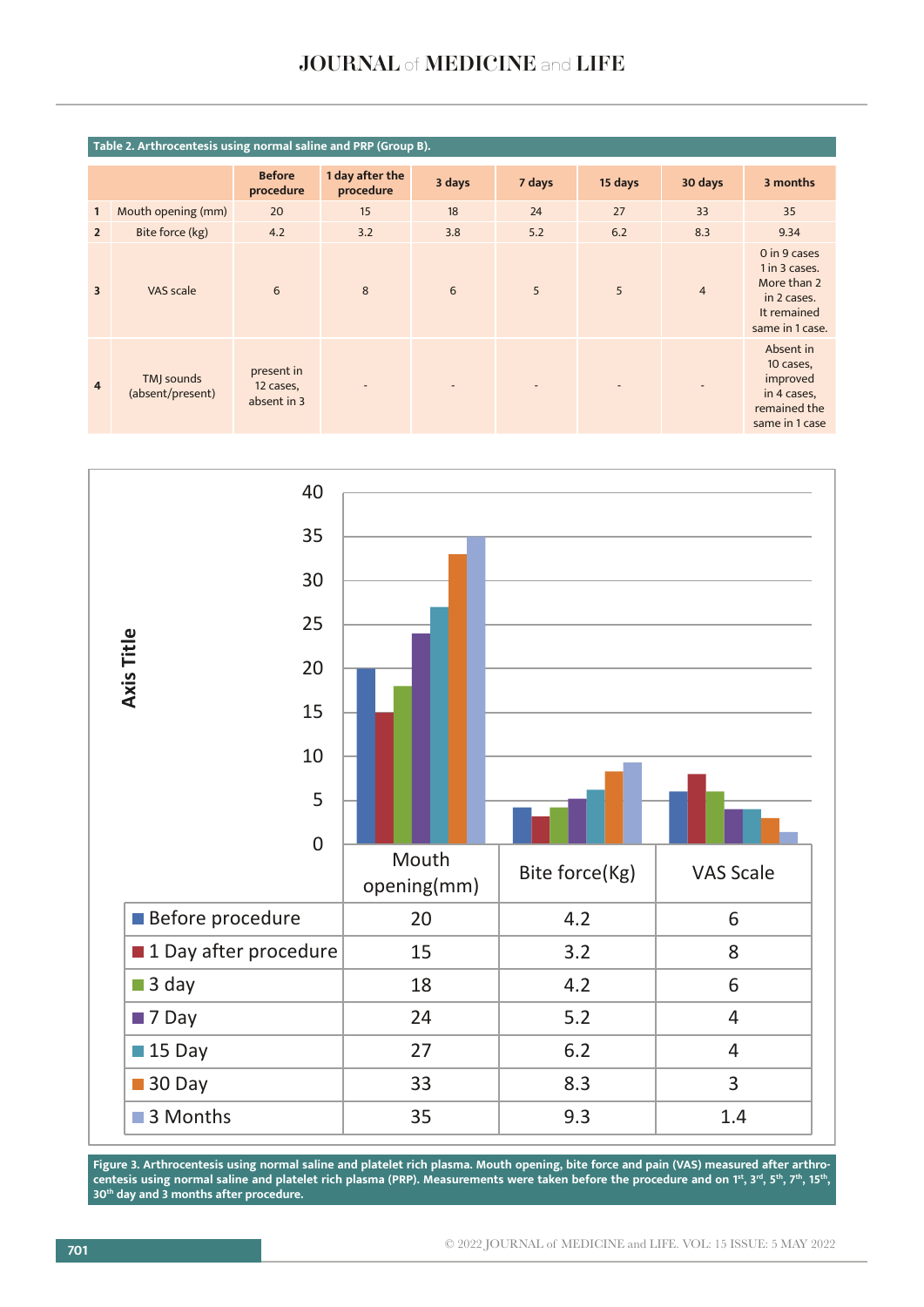| <b>Treatment</b><br>modality | <b>Group A</b>    |           | <b>Before</b><br>procedure | Day 1  | Day 3          | Day 7          | <b>Day 15</b>  | <b>Day 30</b>  | 3 months     |
|------------------------------|-------------------|-----------|----------------------------|--------|----------------|----------------|----------------|----------------|--------------|
|                              | Mouth<br>opening  | Mean      | 20                         | 16     | 18             | 22             | 26             | 30             | 30.5         |
|                              |                   | <b>SD</b> | 3.679                      | 2.4511 | 2.206          | 1.678          | 0.496          | .425           | 0.390        |
| <b>Arthrocentesis</b>        |                   | Mean      | 4.2                        | 3.2    | 4.5            | 5.5            | 6.5            | 8.5            | 9.2          |
| by normal<br>saline          | <b>Bite force</b> | <b>SD</b> | 0.959                      | 0.827  | .814           | 0.712          | .700           | .422           | .112         |
|                              | <b>VAS scale</b>  | Mean      | $\overline{7}$             | 9      | $\overline{7}$ | 6              | 5              | $\overline{4}$ | 2.3          |
|                              |                   | <b>SD</b> | 1.934                      | 1.921  | 1.756          | 1.323          | .897           | .316           | .892         |
| <b>Treatment</b><br>modality | <b>Group B</b>    |           | <b>Before</b><br>procedure | Day 1  | Day 3          | Day7           | <b>Day 15</b>  | <b>Day 30</b>  | 3 months     |
|                              | Mouth             | Mean      | 20                         | 15     | 18             | 24             | 27             | 33             | 35           |
|                              | opening           | <b>SD</b> | 2.720                      | 2.4288 | 1.982          | 1.345          | .7081          | $\mathbf{O}$   | $\mathbf{0}$ |
| <b>Arthrocentesis</b>        | <b>Bite force</b> | Mean      | 4.2                        | 3.2    | 4.2            | 5.2            | 6.2            | 8.3            | 9.34         |
| by normal<br>saline and PRP  |                   | <b>SD</b> | .9431                      | .7890  | .7188          | .6117          | .5294          | $\Omega$       | .234         |
|                              | <b>VAS</b> scale  | Mean      | $\overline{7}$             | 8      | 6              | $\overline{4}$ | $\overline{4}$ | $\overline{3}$ | 1.4          |
|                              |                   | <b>SD</b> | 1.798                      | 1.656  | 1.572          | 1.7471         | .2294          | $\Omega$       | $\Omega$     |

## **Table 3. Mean and Standard Deviation (SD) of the two different treatment modalities.**

Mean and standard deviation of the two different treatment modalities on the day before the procedure followed by the first day, 3<sup>rd</sup> day, 7<sup>th</sup> day, 15<sup>th</sup> day, 30<sup>th</sup> day, and 3 months.

- TMJ sounds;
- Operating time;
- Patient compliance.

## **Preparation of platelet-rich plasma**

5 ml of blood was withdrawn from the patient. Then, the blood was poured into a test tube with sodium citrate anticoagulant (0.5 ml) and centrifuged at an average of 2100 rpm for 15 minutes. After that, the plasma of the first crop was separated using centrifugation at 3500 rpm for 10 minutes to collect the pellet. For each TMJ, 0.8 ml of PRP was injected into 2 ml syringes,

#### **Operative technique**

The temporomandibular region was prepared with an antiseptic solution. The injection point was marked 10 mm forward from the tragus and 2 mm below the trago-canthal line. After blocking the auriculotemporal nerve, the joint was washed with 200 ml of normal saline in group A. In group B, 200 ml of normal saline was injected, and after irrigation with normal saline, platelet-rich plasma was injected. During the procedure, the patient's mouth was wide open. After the injection, the patient was asked to make temporomandibular joint movements slowly.

Postoperatively, the same treatment modality was applied in both groups to all patients after intra-articular injections. Three

days after the injection, patients were advised to open their mouths as slowly as possible. Starting with the fourth day onwards, they were asked to open their mouths until reaching the threshold of pain.

Mouth opening was measured using a scale from the incisal edge of the mandibular incisors to the incisal edges of maxillary incisors. Bite force was measured using a bite force measuring device. The bite was measured between upper and lower right maxillary first molars. Three readings were taken, and the mean was calculated for all three readings. Pain measurement was performed using the VAS scale. The observation was made by the same doctor before and after the procedure.

## **RESULTS**

## **Range of opening**

The average range of mouth opening (measured between the tip of maxillary and mandibular central incisors) before treatment in groups A and B was 20±1.5 mm. The average interincisal mouth opening before treatment in groups A and B was 16–35 mm. Patients in groups A and B improved mouth opening after 3 months. The average interincisal mouth opening after one month in group A was 25±1.6 mm. After one month, the average incisal opening in group B was 24.2 mm. The average mouth

| Table 4. Student's t-test comparing the differences between the two treatment modalities in groups A and B. |                   |         |                            |        |          |          |               |          |          |
|-------------------------------------------------------------------------------------------------------------|-------------------|---------|----------------------------|--------|----------|----------|---------------|----------|----------|
| <b>Treatment</b><br>modality                                                                                | <b>Group A</b>    |         | <b>Before</b><br>procedure | Day 1  | Day 3    | Day 7    | <b>Day 15</b> | Day 30   | 3 months |
| <b>Group A</b>                                                                                              | Mouth<br>opening  | p-value | 1.0000                     | .2712  | 1.000    | $.0012*$ | $.0001*$      | $.0001*$ | $.0001*$ |
| VS.<br><b>Group B</b>                                                                                       | <b>Bite force</b> | p-value | 1.0000                     | 1.0000 | .2938    | .2261    | .1963         | .0771    | $.0458*$ |
|                                                                                                             | <b>VAS scale</b>  | p-value | 1.0000                     | 0.1380 | $.1115*$ | $.0014*$ | $.0003*$      | $.0001*$ | $.0005*$ |

\* – Denotes significant p-value.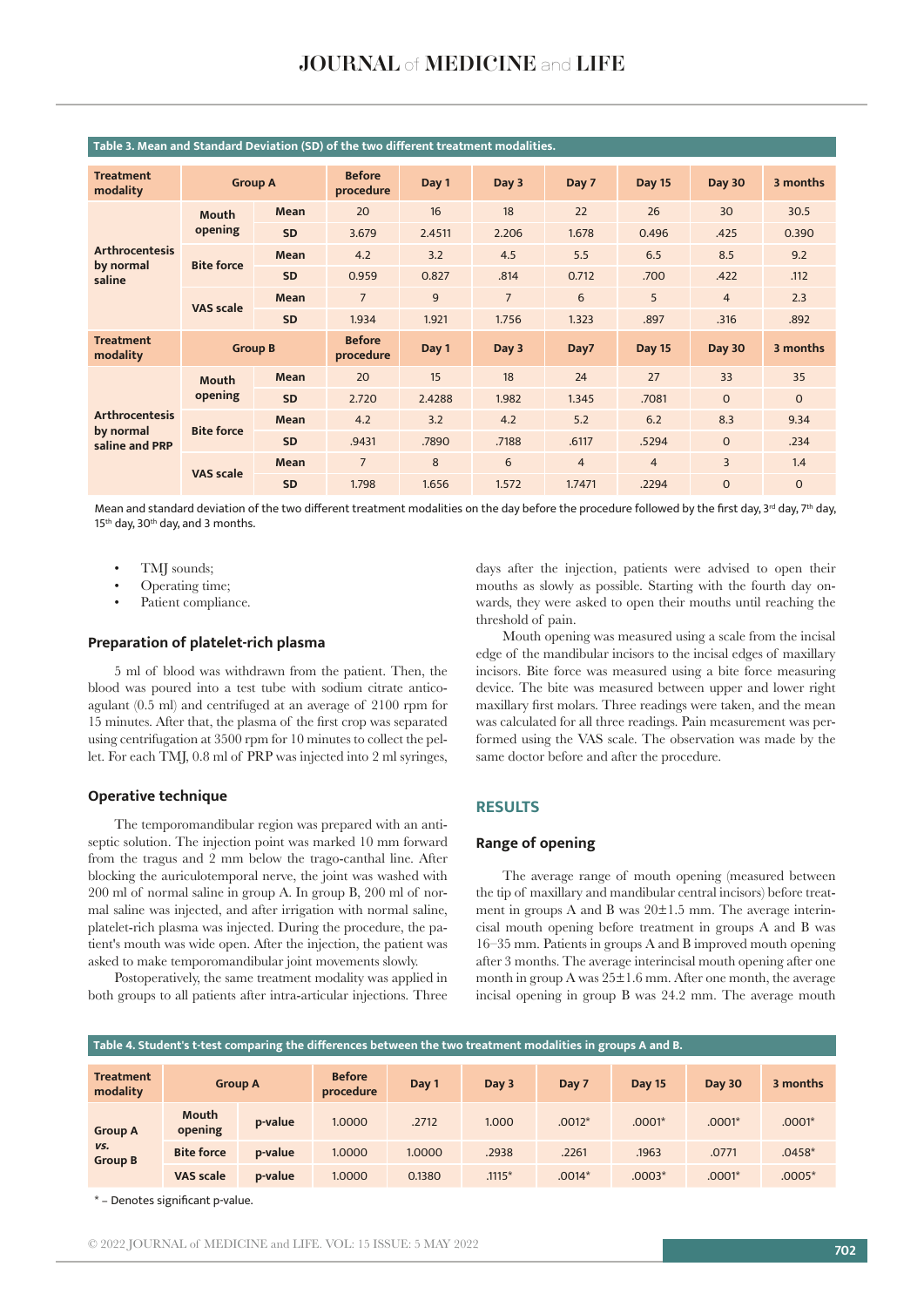

opening after 3 months was 35 in the case of PRP, and in group A it was 30.5. Results pointed out that average mouth opening in group A was similar to mouth opening in group B in the first month, but as time passed, mouth opening in group B improved more than in group A.

## **Pain evaluation**

Pain evaluation was done in both groups three months after the follow-up. Both groups had a reduction in pain intensity. At the 3-months follow-up, out of 15 patients who underwent PRP therapy, 14 patients had a reduction in pain at their examination. However, of the 15 patients who underwent arthrocentesis with normal saline only, 12 reported a reduction in pain. After treatment, pain relief was significantly more pronounced in group B (treated with PRP). In group A (using normal saline only), after 3 months of follow-up, 8 cases were pain-free, and the other 5 cases had reduced pain intensity. In group B, 9 cases were pain-free, and 5 had reduced pain. Significantly, in the first month after lavage, patients in group B experienced more pain than group A.

According to the VAS scale, both groups experienced pain initially. On the first day after surgery, the pain increased in all patients due to the intervention, but it improved from the second day onwards (Table 1, Figure 2). Also, mouth opening decreased significantly after injection on the first day in both

| Table 4. TMJ sounds.    |                |                |            |  |  |  |  |  |  |
|-------------------------|----------------|----------------|------------|--|--|--|--|--|--|
| <b>Before treatment</b> |                |                |            |  |  |  |  |  |  |
| <b>TMJ</b> sounds       | <b>Group A</b> | <b>Group B</b> | P-value    |  |  |  |  |  |  |
| Present                 | 12             | 12             |            |  |  |  |  |  |  |
| <b>After 3 months</b>   | 1              |                |            |  |  |  |  |  |  |
| Absent                  | 3              | $\mathbf{3}$   |            |  |  |  |  |  |  |
| <b>TMJ</b> sounds       | <b>Group A</b> | <b>Group B</b> | p-value    |  |  |  |  |  |  |
| Present                 | 6              | 1              |            |  |  |  |  |  |  |
| Absent                  | 9              | 14             | $.030902*$ |  |  |  |  |  |  |

\* – Denotes significant p-value. The Chi-square test showed significant values for the absence of TMJ sounds after 3 months.

groups (Tables 1 and 2, and Figures 2 and 3), but as time passed, mouth opening improved in both the groups. After 3-months of follow-up, 8 cases out of 15 were pain-free when arthrocentesis with normal saline was done, whereas 10 cases out of 15 were relieved by pain when PRP injections were also given. After three months of follow-up, mouth opening improved in both groups. Improvement in bite force was seen in both groups (Tables 1, 3 and 4), with slightly better results in patients treated with PRP. Improvement in TMJ sounds was noticed in both groups, with PRP being more effective (Figure 4, Table 5).

The time consumed in the first group was significantly less than in the second group, as the second group required withdrawal of blood and PRP preparation, but compliance in group A was slightly better.

#### **DISCUSSION**

Comparing PRP combined with arthrocentesis to arthrocentesis alone elicited more promising and coherent results. Reports by Kilic *et al.* revealed superior masticatory efficiency in patients treated with PRP injections, and cone-beam computed tomography (CBCT) evaluation also validated two-fold improved reparative remodeling in osteoarthritis patients [5]. However, a study by Lin *et al.* elicited similar reparative remodeling in both treatments (PRP injections and PRP arthrocentesis) [6].

According to Mustafa *et al.* [7], there was a higher efficacy of intra-articular PRP injections than arthrocentesis for the treatment of reducible disc displacement of TMJ [10]. Recalcitrant TMD cases are better managed by intraarticular PRP injection and arthrocentesis, resulting in symptoms diminution and functional amelioration [8]. Another study also highlighted the significance of intra-articular PRP injections in TMD management [11, 12]. The presence of masticatory muscle pain and/or TMJ inflammation can play a role in maximum bite force [13]. However, the mechanisms involved in this process are not well understood. According to Khan *et al.* [14], maximum bite force was higher in young males than in young females. Also, bite force tends to decrease as age progresses.

## **CONCLUSION**

According to the VAS scale, all patients experienced pain in both groups initially. On the first day after surgery, the pain increased and mouth opening reduced because of the intervention, but it improved from the second day (Table 3, Figures 1 and 2). After three months, 8 cases out of 15 were pain-free with arthrocentesis with normal saline, whereas 10 cases out of 15 were relieved by pain with PRP injections (Tables 2, 3 and 4). Mouth opening improved in both groups. Improvement in bite force was seen in both groups, with a slight improvement in patients treated by PRP. Improvement in TMJ sounds was noticed in both groups, with PRP being more effective (Table 5, Figure 3). Significantly, the time consumed in the first group was less than the second group, as the second group required blood withdrawal and PRP preparation, but compliance in group A was slightly better.

## **ACKNOWLEDGMENTS**

#### **Conflict of interest**

The authors declare no conflict of interest.